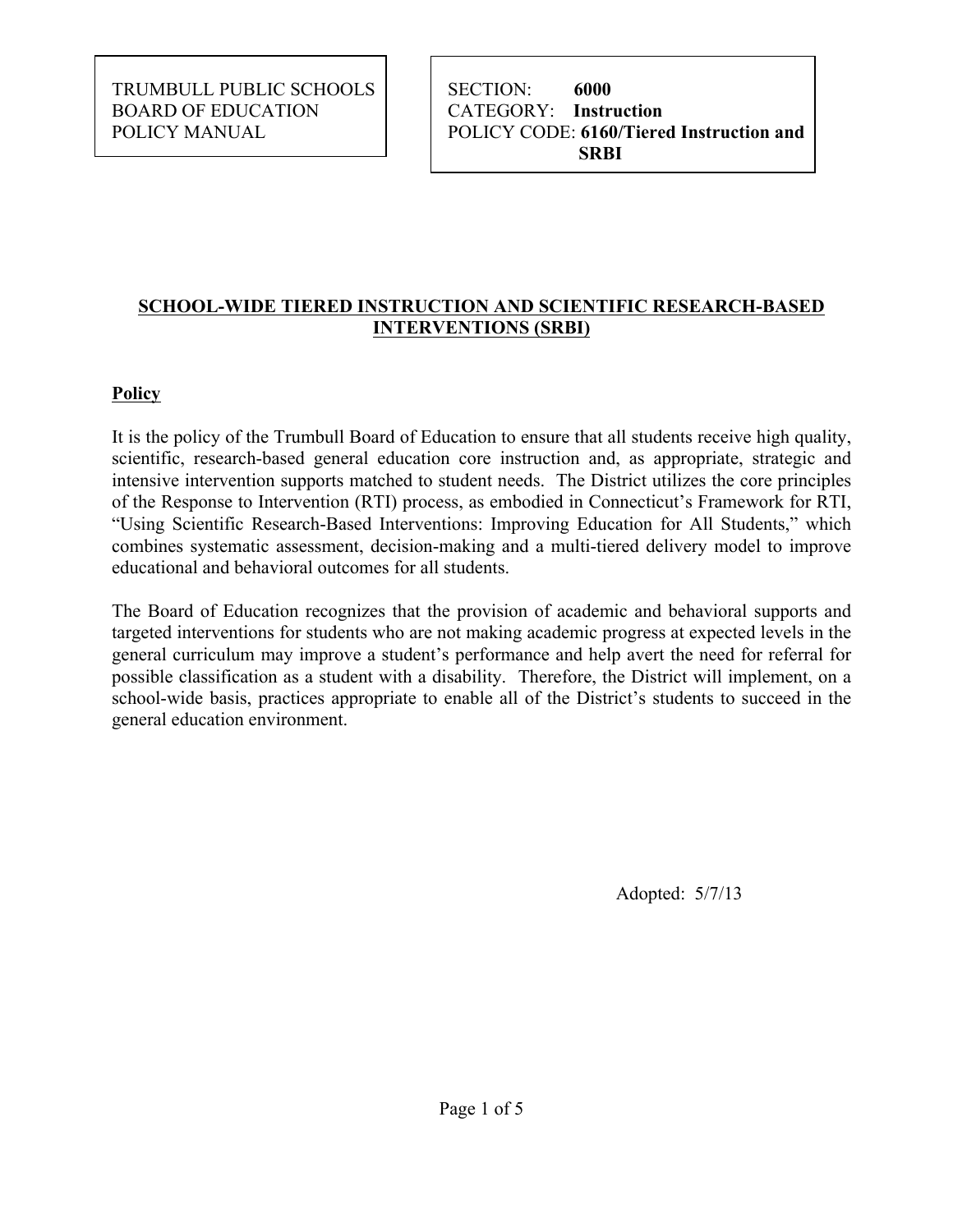#### **6160/Tiered Instruction and SRBI**

#### **Regulations**

 The District's process shall strive to identify students' challenges early and provide appropriate instructions by ensuring students' success in the general education environment. In implementing the RTI/SRBI process, the District shall apply:

- 1. Scientific, research-based interventions in the general education (Tier I) setting;
- the RTI/SRBI process, the District shall apply:<br>
1. Scientific, research-based interventions in the general education (Tier I) setting;<br>
2. Monitoring and measurement of student progress in response to the instruction and interventions; and
	- 3. Use of RTI data of student progress to shape instruction and make educational decisions.

 The Superintendent or his/her designee shall develop procedures to implement student interventions, as well as develop protocols for the use of teacher observations, and classroom, school or District assessments to identify students who are at risk of academic or behavioral problems and thereby in need of scientific research-based interventions.

 Interventions consist of three levels or tiers of assistance that increase in intensity. The three levels shall include:

- levels shall include: 1. Tier I screening and classroom interventions; (Scientific Research-Based Core Curriculums, Instruction, and Social/Behavior Supports)
	- 2. Tier II targeted small group interventions (supplemental Scientific Research-Based Supplemental Interventions)
	- 3. Tier III intensive interventions (supplemental Scientific Research-Based Interventions that are more intensive in time, frequency and individualization)

#### **Procedures**

- learning (SEL) for all students in their general education classrooms. It is based upon assessments, universal screenings, and/or curriculum-based assessments will provide education (Tier I) setting. 1. **Tier I instruction is** high quality instruction in academics, behavior, and social-emotional robust curriculum and scientifically researched programs. A combination of district evidence that the student is meeting all academic and/or behavioral expectations, based on district-established benchmarks. Students who are not meeting all academic and/or behavioral expectations will receive scientific, research-based interventions in the general
- Intervention is determined at a school-based team meeting. Parents/guardians will be contacted whenever Tier II Intervention plans are developed. 2. **Tier II instruction** is supplemental in nature and considered an intervention. This instruction in academics, behavior, and social-emotional learning (SEL) is provided *in addition to* Tier I instruction and is progress monitored with additional assessment tools. Tier II instruction may take place within or outside the classroom, and may be delivered by the classroom teacher and/or a specialist or other support staff. Placement in a Tier II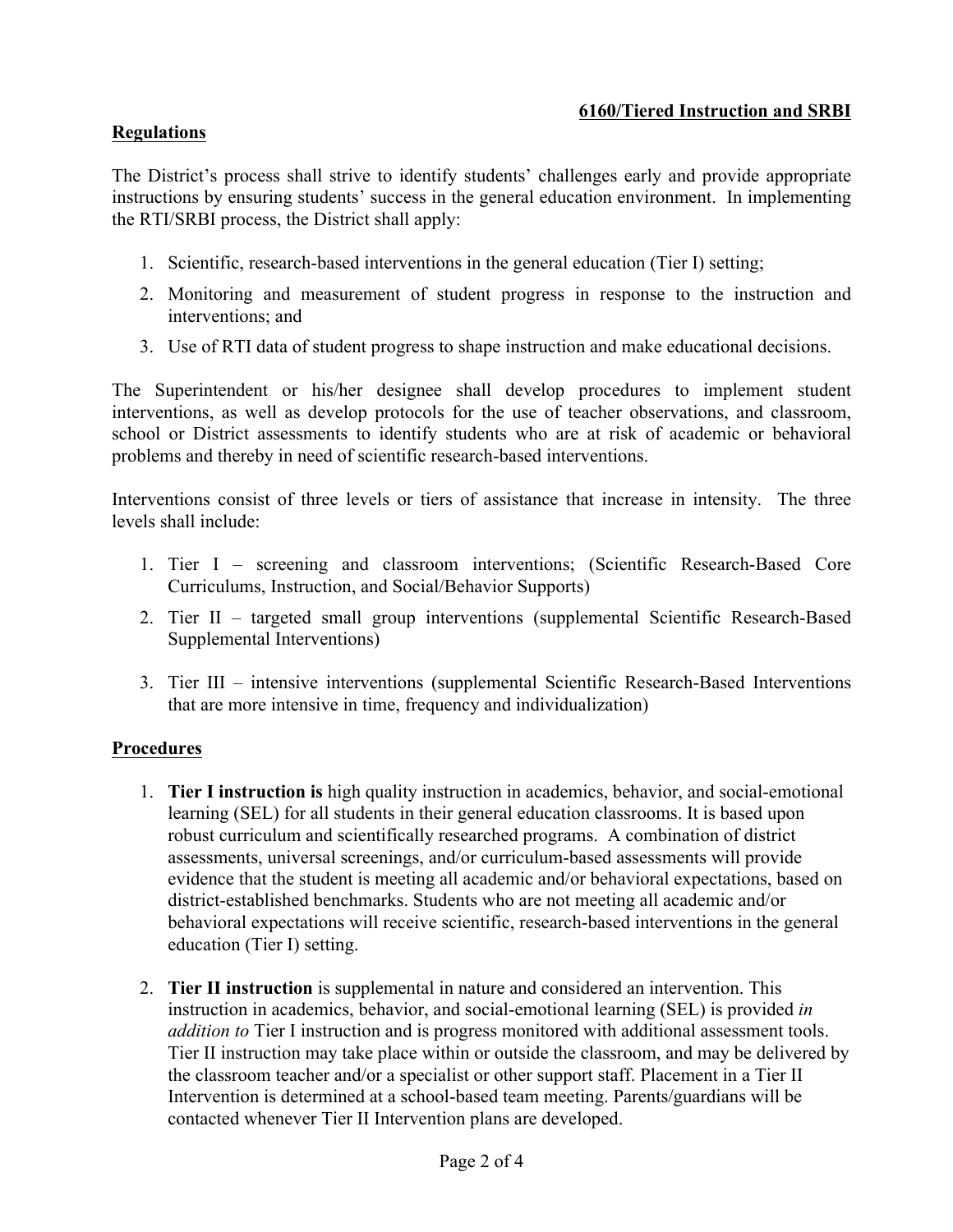## **Regulations cont'd.**

 3. **Tier III** provides even more intensive instruction than Tier II, and is typically delivered outside the classroom setting by a specialist or other support staff. More frequent progress monitoring is also a component of this tier of instruction. Placement in a Tier III Intervention is determined at a formal EIT (Early Intervention Team) Meeting. Parents/guardians will be contacted whenever Tier III Intervention plans are developed.

An Early Intervention Team is a multi-disciplinary group of school professionals\* who meet on a regular basis to address students' academic, behavioral, and social-emotional concerns and to help design targeted individualized intervention plans. The purpose of the team is to be an effective problem solving group that:

- Reviews Tier I and II level interventions and accompanying progress monitoring data;
- Targets specific academic, behavioral, and social-emotional instructional needs;
- Designs, implements, and monitors specific individual student plans;
- Communicates the plan to student, designated staff and parent/guardian;
- Reviews plan after approximately 6-8 weeks, continues and/or revises as necessary;
- Determines and identifies next steps based on student's response to early intervention plan.

 \*At the Tier III level, a core EIT at minimum includes an administrator, a classroom teacher, and school psychologists, etc.) and related services (i.e. OT, PT, SLP, etc.). Specialists (i.e. reading, writing, math, behavior, intervention). Additional membership may include a special education teacher, a support staff member (school counselors, social workers,

 District implementation of any of the above practices will not impede or delay the appropriate evaluation of a student suspected of having a disability, and the student's right to a free appropriate public education (FAPE).

(cf. 3231 – Medicaid Reimbursement for Special Education Students)

- (cf. 5145.71 Surrogate Parent Program)
- (cf. 6159 Individualized Education/Special Education Program)
- (cf. 6164.4 Identification of Special Needs and Abilities)
- (cf. 6171 Special Education)
- (cf. 6172.2 Remedial Instruction)
- (cf. 6172.21 Supplementary Services)

# Legal Reference: Connecticut General Statutes

10-76a Definitions. (as amended by PA 00-48 and PA 06-18)

10-76b State supervision of special education programs and services.

 education programs and services. (as amended by PA 97-114, PA 00-48 and 10-76d Duties and powers of boards of education to provide special PA 06-18)

10-76f Definition of terms used in formula for state aid for special education.